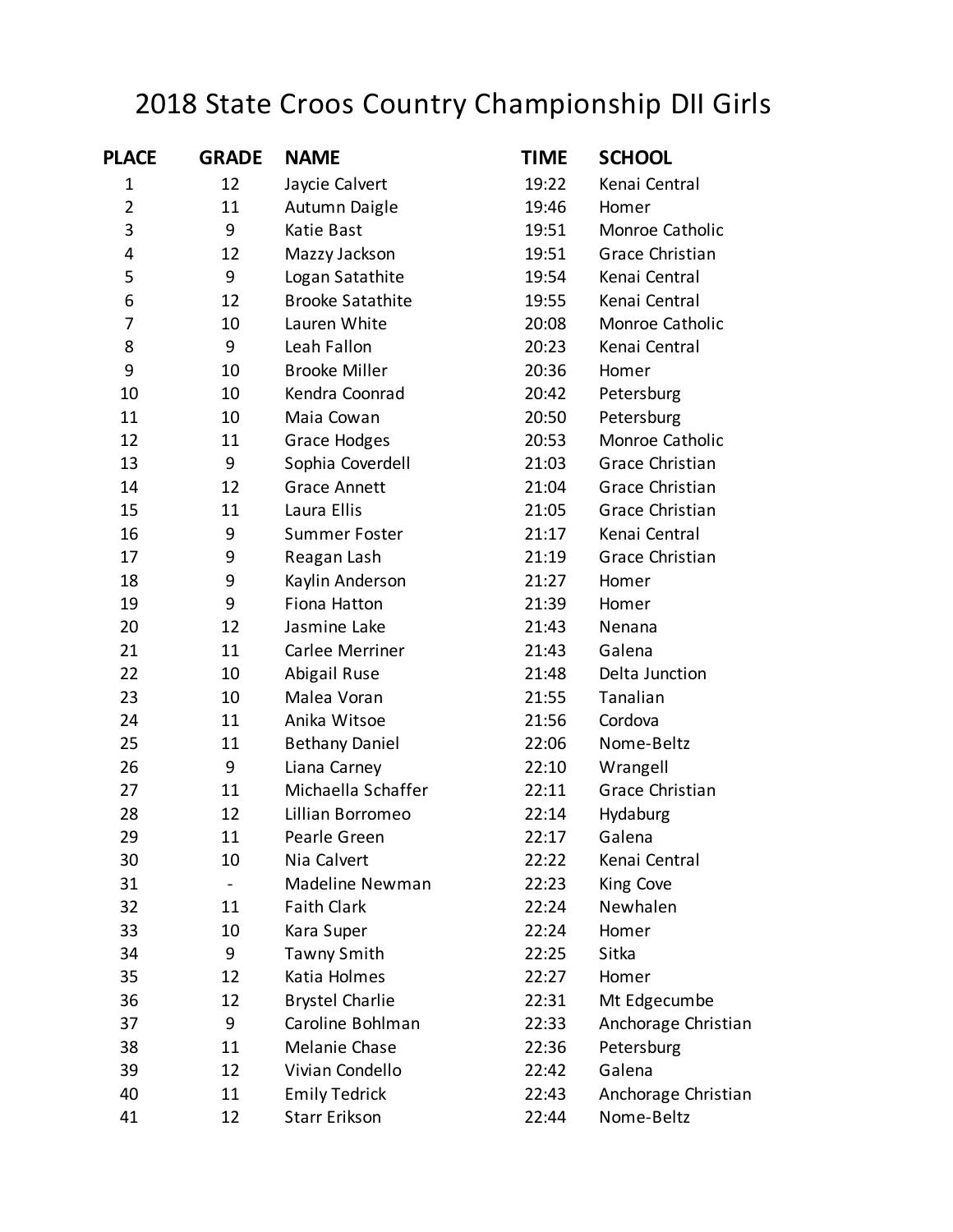| 42 | 9                            | Shelbi Naylor          | 22:50    | Kenai Central          |
|----|------------------------------|------------------------|----------|------------------------|
| 43 | 11                           | Elaina Mack            | 22:52    | King Cove              |
| 44 | 12                           | Sienna Carey           | 22:54    | Homer                  |
| 45 | 9                            | Jeannie Cook           | 23:04    | Monroe Catholic        |
| 46 | 12                           | Jolie Lucas            | 23:04    | <b>Ben Eielson</b>     |
| 47 | 9                            | Fiona Phelan           | 23:09    | <b>Bethel</b>          |
| 48 | 9                            | Zaida Baldwin          | 23:10    | Kotzebue               |
| 49 | 10                           | <b>Audrey Saiz</b>     | 23:10    | Sitka                  |
| 50 | 10                           | Leah Hatch             | 23:15    | Kotzebue               |
| 51 | 10                           | Hannah Boron           | 23:16    | Haines                 |
| 52 | 9                            | Addie Poulson          | 23:30    | Sitka                  |
| 53 | 12                           | Ella Lubin             | 23:35    | Sitka                  |
| 54 | 11                           | Miah Wolfe             | 23:40    | Napaaqtugmiut          |
| 55 | 11                           | <b>Destiny Reimers</b> | 23:44    | Anchorage Christian    |
| 56 | 11                           | Anna McLaughlin        | 23:49    | <b>Grace Christian</b> |
| 57 | 12                           | Mary Kate Parks        | 23:56    | Anchorage Christian    |
| 58 | 11                           | Kelsey Smallwood       | 23:57    | Anchorage Christian    |
| 59 | 11                           | Lindsey Beans-Polk     | 24:02:00 | <b>Bethel</b>          |
| 60 | 9                            | Kaila Short            | 24:15:00 | Kotzebue               |
| 61 | 10                           | Leah Amukon            | 24:15:00 | <b>Keggat Miut</b>     |
| 62 | 10                           | Claire Fry             | 24:16:00 | Nunamiut               |
| 63 | 11                           | Marirose Evenden       | 24:19:00 | Haines                 |
| 64 | 12                           | Elizabeth Green        | 24:21:00 | Galena                 |
| 65 | 10                           | Adrianna Charlie       | 24:25:00 | Minto                  |
| 66 | 12                           | Ashley Fuller          | 24:28:00 | Anchorage Christian    |
| 67 | 11                           | Acacia Chingliak       | 24:28:00 | Akiachak               |
| 68 | $\qquad \qquad \blacksquare$ | Kristen Jackson        | 24:29:00 | Kiana                  |
| 69 | 11                           | <b>Taryn Trigler</b>   | 24:33:00 | <b>Ben Eielson</b>     |
| 70 | 12                           | <b>Tillie Titus</b>    | 24:35:00 | <b>Keggat Miut</b>     |
| 71 | 9                            | Meadow Phelps          | 24:36:00 | <b>Bristol Bay</b>     |
| 72 | 11                           | Isabelle Hickman       | 24:36:00 | Nikolaevsk             |
| 73 | 11                           | Celest Kriska          | 24:36:00 | Galena                 |
| 74 | 12                           | Eva Lenhard            | 24:38:00 | Petersburg             |
| 75 | 12                           | Abigail Fry            | 24:40:00 | Nunamiut               |
| 76 | 9                            | Lewis Caitlyn Brower   | 24:42:00 | <b>Barrow</b>          |
| 77 | 11                           | Katelyn Wadsworth      | 24:47:00 | Valdez                 |
| 78 | 9                            | Kenai Holien           | 24:47:00 | Klawock                |
| 79 | 11                           | Ava Earthman           | 24:47:00 | Nome-Beltz             |
| 80 | 10                           | Alicyn Bahnke          | 24:48:00 | Nome-Beltz             |
| 81 | 9                            | Kyla Smith             | 24:51:00 | Anchorage Christian    |
| 82 | 12                           | Sara Wolgemuth         | 24:51:00 | <b>Barrow</b>          |
| 83 | 12                           | Kelsie Madson          | 24:58:00 | <b>Bethel</b>          |
| 84 | 10                           | <b>Haley Boron</b>     | 25:00:00 | Haines                 |
| 85 | 10                           | Lewanne Brower         | 25:03:00 | <b>Barrow</b>          |
| 86 | 9                            | Angie Samash           | 25:07:00 | Nenana                 |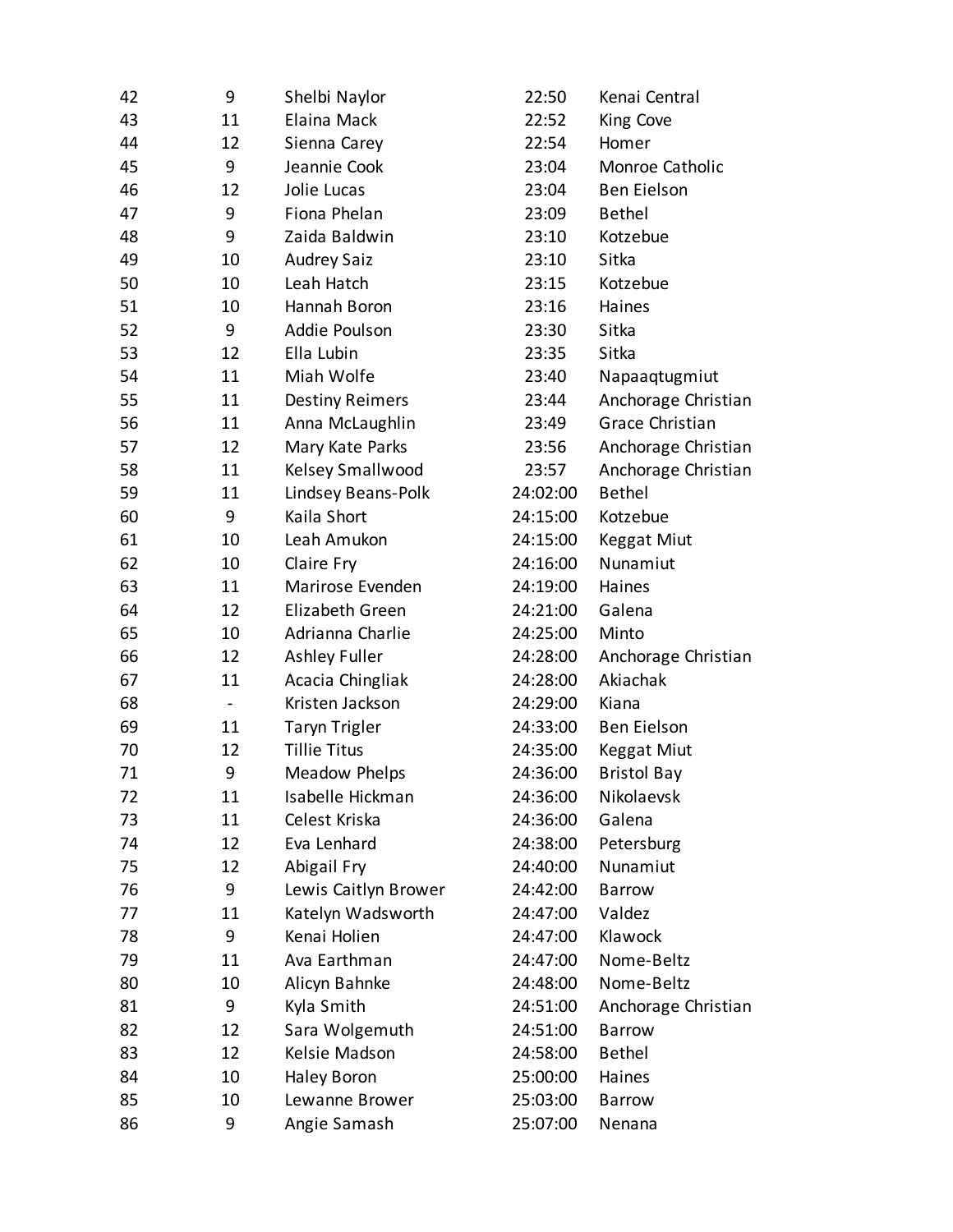| 87  | 12 | Haley Bartolaba       | 25:10:00 | Sitka                        |
|-----|----|-----------------------|----------|------------------------------|
| 88  | 11 | Mistelle Titus        | 25:12:00 | Tri-Valley                   |
| 89  | 9  | Cadence Cedars        | 25:15:00 | <b>Bethel</b>                |
| 90  | 11 | <b>Mallory Conger</b> | 25:15:00 | Nome-Beltz                   |
| 91  | 9  | Thresa Savo           | 25:18:00 | Dillingham                   |
| 92  | 11 | Maura Grahek          | 25:28:00 | Monroe Catholic              |
| 93  | 12 | Areli Stringfellow    | 25:35:00 | Nenana                       |
| 94  | 11 | Charity Boyscout      | 25:37:00 | Chevak                       |
| 95  | 9  | Amee Hamberger        | 25:39:00 | Cordova                      |
| 96  | 12 | Olivia Wilcox         | 25:42:00 | Sitka                        |
| 97  | 11 | Jean Krause           | 25:44:00 | Dillingham                   |
| 98  | 11 | Katelyn Tocktoo       | 25:45:00 | Nome-Beltz                   |
| 99  | 10 | Rose Lake             | 25:46:00 | Hooper Bay                   |
| 100 | 12 | Reann Lincoln         | 25:48:00 | Paul T Albert Memorial       |
| 101 | 11 | Amanda Kanrilak       | 25:59:00 | Paul T Albert Memorial       |
| 102 | 12 | Jacquelyn Berlin      | 26:08:00 | <b>Buckland</b>              |
| 103 | 10 | Annie Christensen     | 26:11:00 | Petersburg                   |
| 104 | 12 | Kathryn Difuntorum    | 26:15:00 | Unalaska                     |
| 105 | 12 | Sharon Hansen         | 26:16:00 | Nenana                       |
| 106 | 10 | <b>Bethany Grant</b>  | 26:18:00 | Galena                       |
| 107 | 11 | Sophia Dupras         | 26:19:00 | Lumen Christi                |
| 108 | 12 | <b>Keely Harris</b>   | 26:22:00 | Delta Junction               |
| 109 | 9  | Sable Scotton         | 26:23:00 | Galena                       |
| 110 | 10 | Tanesha Gust          | 26:24:00 | New Stuyahok                 |
| 111 | 12 | Felicia Ione          | 26:27:00 | White Mountain               |
| 112 | 10 | Dellarae Charlie      | 26:29:00 | <b>Bethel</b>                |
| 113 | 10 | Lydia Andriesen       | 26:34:00 | Haines                       |
| 114 | 10 | Elsa Tinker           | 26:42:00 | Dick R Kiunya Memorial       |
| 115 | 9  | Keitha Phillip        | 26:46:00 | Akiachak                     |
| 116 | 10 | Leesa Murph           | 26:47:00 | Petersburg                   |
| 117 | 10 | Lydia Martin          | 26:54:00 | Petersburg                   |
| 118 | 10 | Adam Kaganak          | 27:10:00 | Keggat Miut                  |
| 119 | 12 | LouAnn Niksik         | 27:19:00 | St. Michael (Anthony Andrews |
| 120 | 12 | Kaley Nelson          | 27:31:00 | <b>Barrow</b>                |
| 121 |    | Cayla Calver          | 27:37:00 | King Cove                    |
| 122 | 10 | Shayna Evan           | 27:56:00 | Dick R Kiunya Memorial       |
| 123 | 11 | Hannah Getchell       | 27:56:00 | Haines                       |
| 124 | 10 | Abigail Landrum       | 28:03:00 | Nenana                       |
| 125 | 12 | Daynon Medlin         | 28:13:00 | Nome-Beltz                   |
| 126 | 11 | Stephanie Lane        | 28:27:00 | Kali                         |
| 127 | 12 | Kendra Kapotak        | 28:33:00 | Dillingham                   |
| 128 | 10 | Barbara Acovak        | 28:34:00 | New Stuyahok                 |
| 129 | 12 | Nelliann Smith        | 28:44:00 | Lewis Angapak Memorial       |
| 130 | 10 | Yzella Miramontes     | 29:09:00 | Haines                       |
| 131 | 11 | Jessica Wray          | 29:57:00 | Cordova                      |